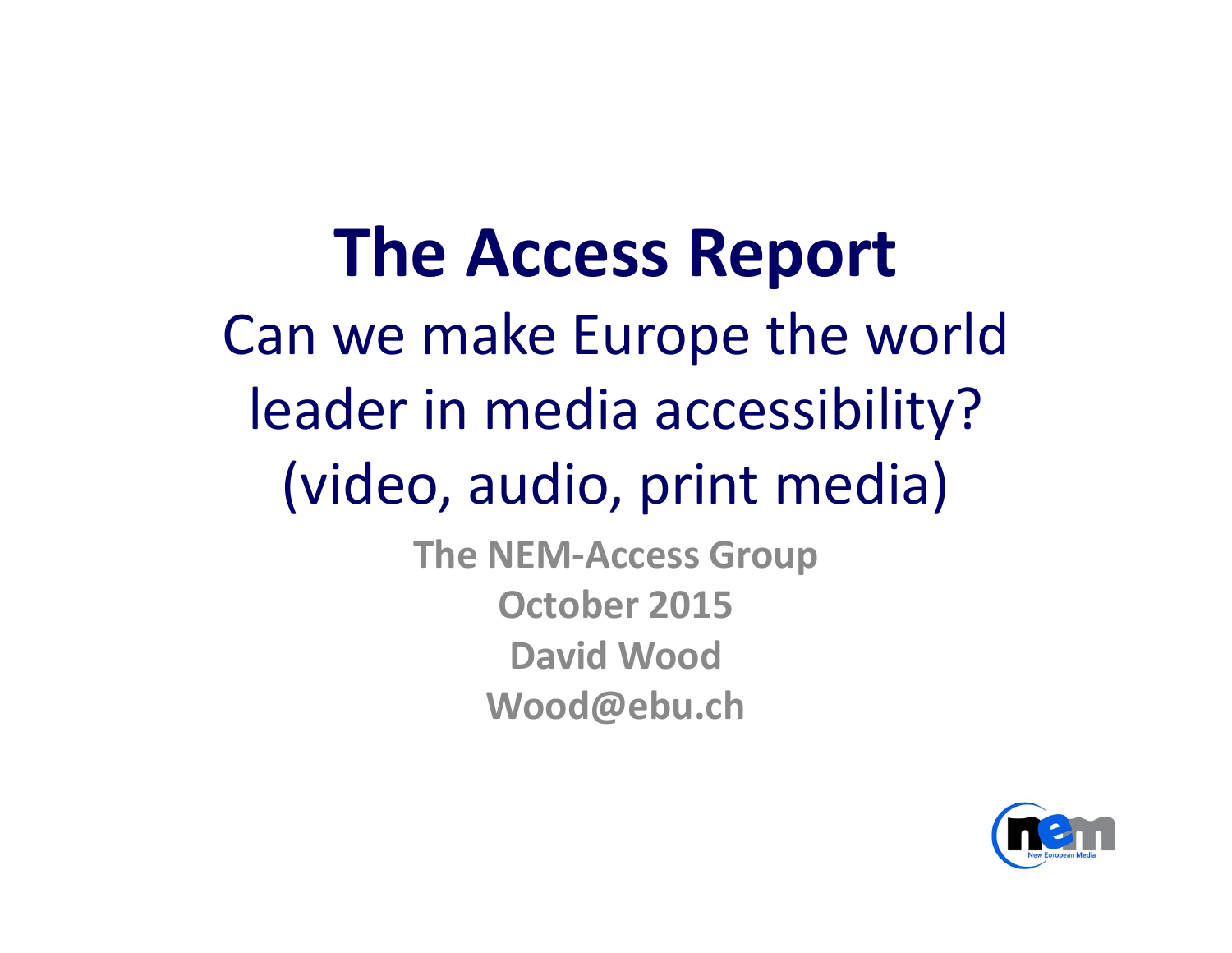# **The NEM-ACCESS group**

- Formed of interested members of the NEM Steering Board.
- Question: What are the principal barriers to the establishment of media access services?
- Question: What new European policies would be valuable?
- Question: What new areas for collaborative programs/projects could we suggest?
- Question: What does compliance with the UNCRPD suggest?

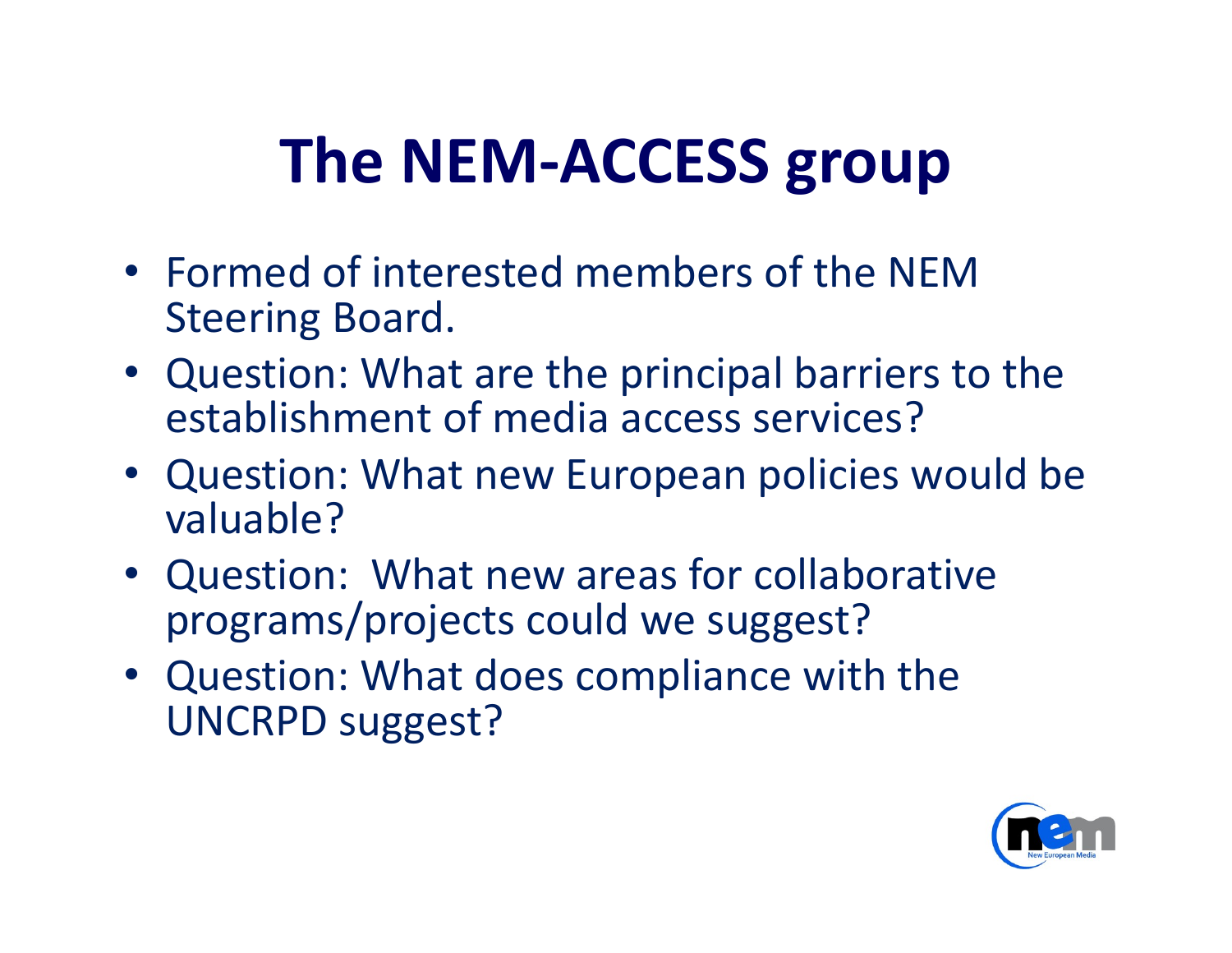#### NEM-ACCESS MEMBERS

**Veronica BUEY** (Madrid Network), **Pierre-Yves DANET** (Orange), **Volker Hahn** (vSonix), **Ulrike HALTRICH** (Sony Europe, member of Digital Europe), **Hadmut HOLKEN** (Holken Consultants & Partners), **Halid HRASNICA** and **Maria Joao BARROS** (Eurescom), **Rob KOENEN** (TNO), **José Manuel MENENDEZ** and **Carlos Alberto Martín** Edo (UPM), **Nigel MEGITT** and **Judy Parnall** (BBC), **Jean-Dominique MEUNIER** (Technicolor), **Cristina MUSSINELLI** (Fondazione LIA), **Ralf NEUDEL** and **Christoph DOSCH** (IRT), **Pilar ORERO** (UAB), **Marc SOIGNET** (Digital Europe), **Alexandru STAN** (In-Two), **Enrico Turrin** (FEP-FEE), **Simon FELL** and **David WOOD** (European Broadcasting Union).

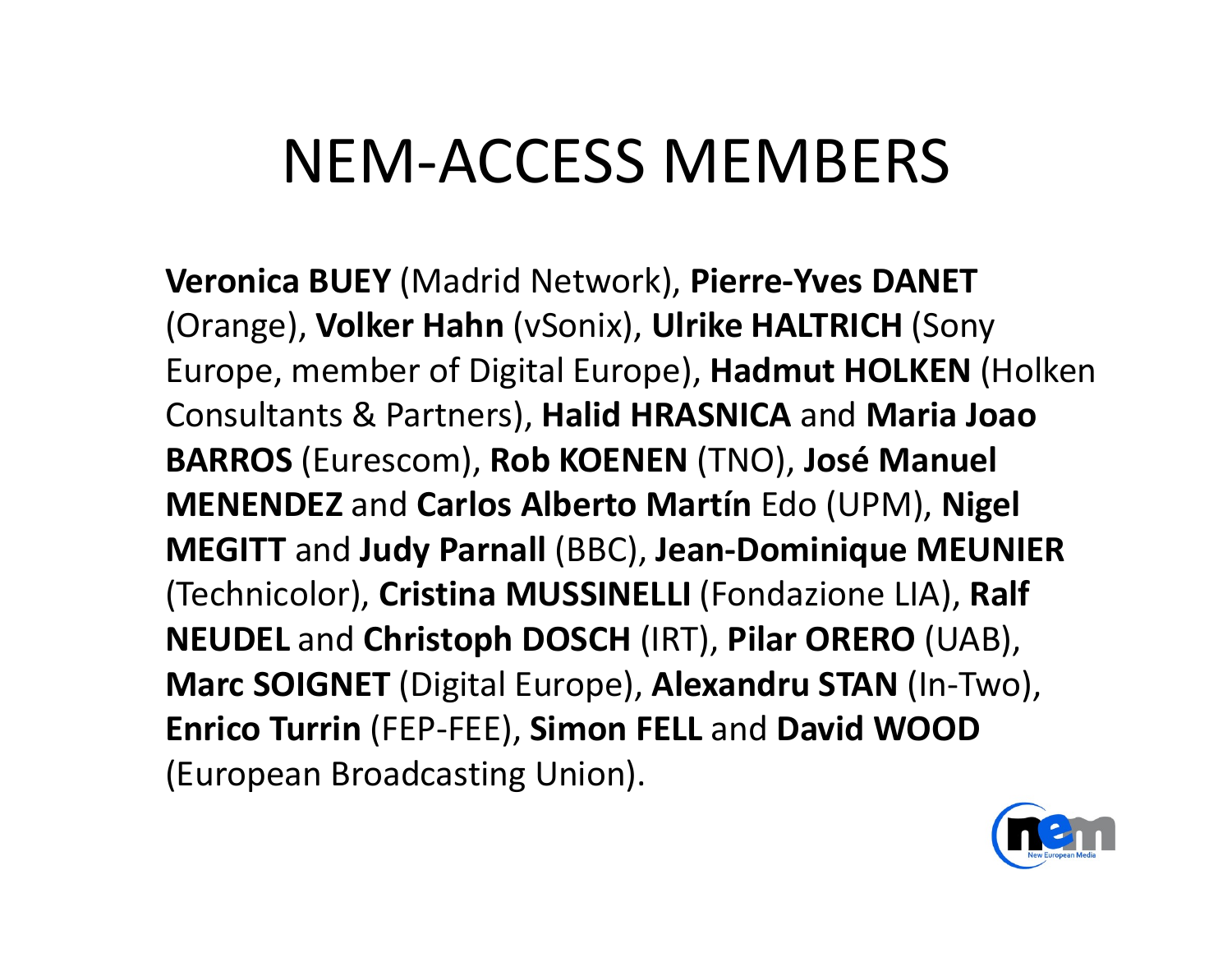#### **What we found...**

- It is a much larger challenge area than we may imagine. In the coming years, one in three Europeans will either need media access measures themselves, or be taking care of someone who needs them.
- Broadcasters, publishers, and governments realise the needs of those with disabilities - and would like to help them, but adequate funding mechanisms have not yet been found.
- There are very many worthy bodies working on the standards and needs for media accessibility, but only modest coordination between them. None will solve the problems alone.
- We produced a first edition draft report....

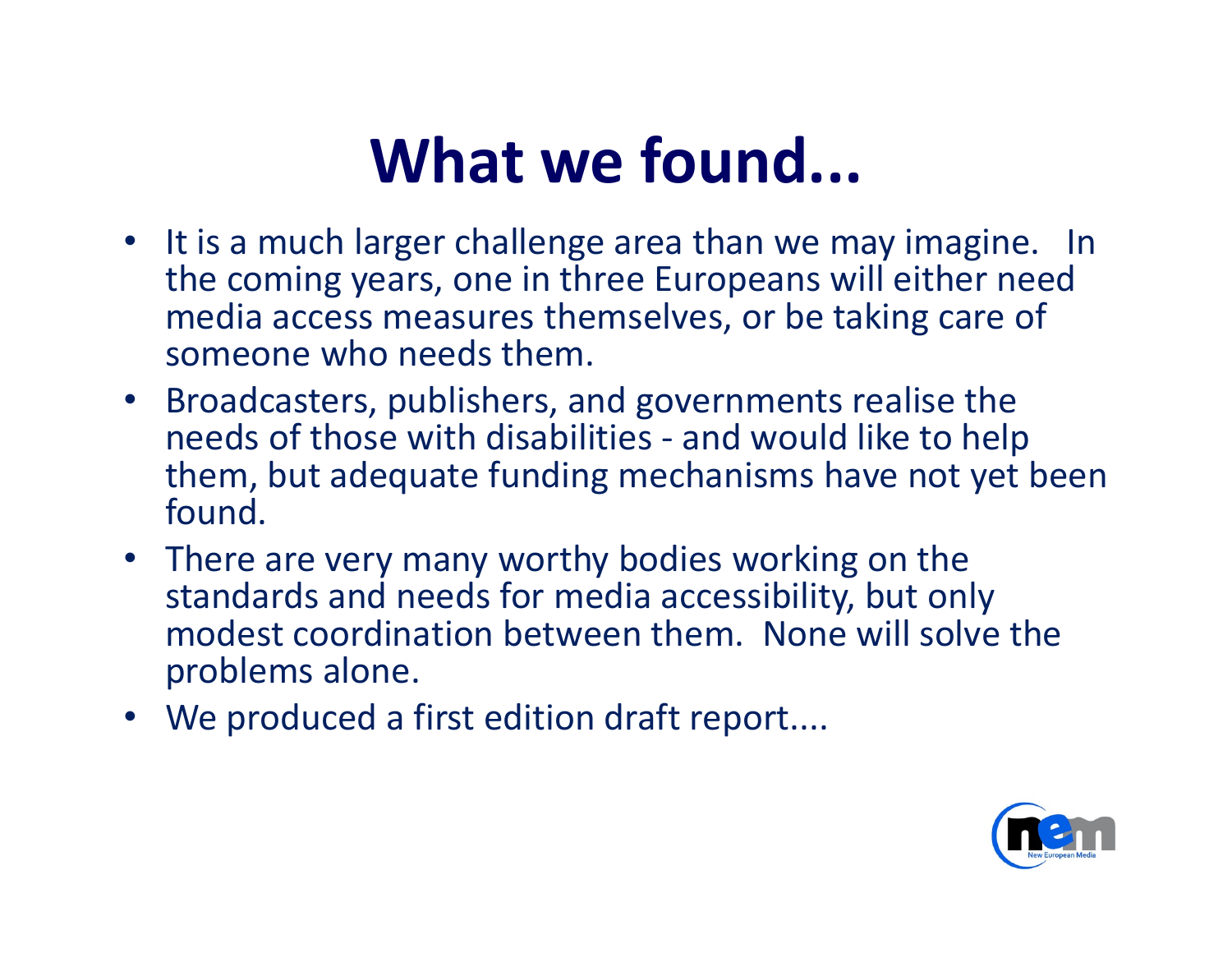### **Potential EU 'near term' work we could suggest?**

- In recent years accessibility has not been a specific goal of calls – making it difficult to propose new EU Projects
- Measures to reduce the costs of access services, such as automating the creation of access services.
- Developing systems that can be used across multiple platforms.
- Measures to make access systems easier to use by those with disabilities, including customisation measures and personalised services.
- Develop a quality rating system for benchmarking access services

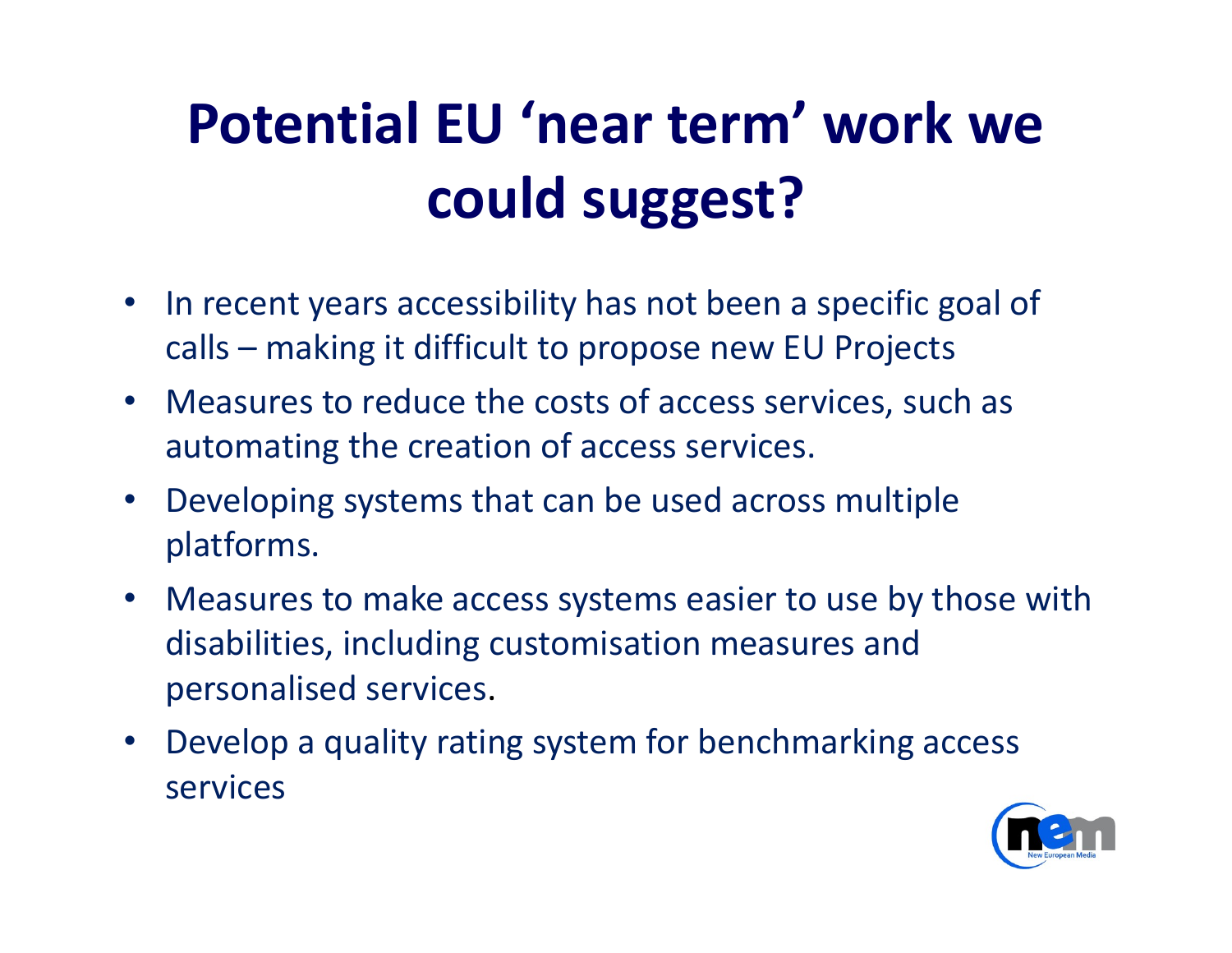### **Potential EU 'longer term' work we could suggest?**

- Use of Object Based Delivery
- Use of Augmented Reality
- Photo realistic avatars
- Open cloud based applications.
- Measures to help those with disabilities other than auditory or sight-related.

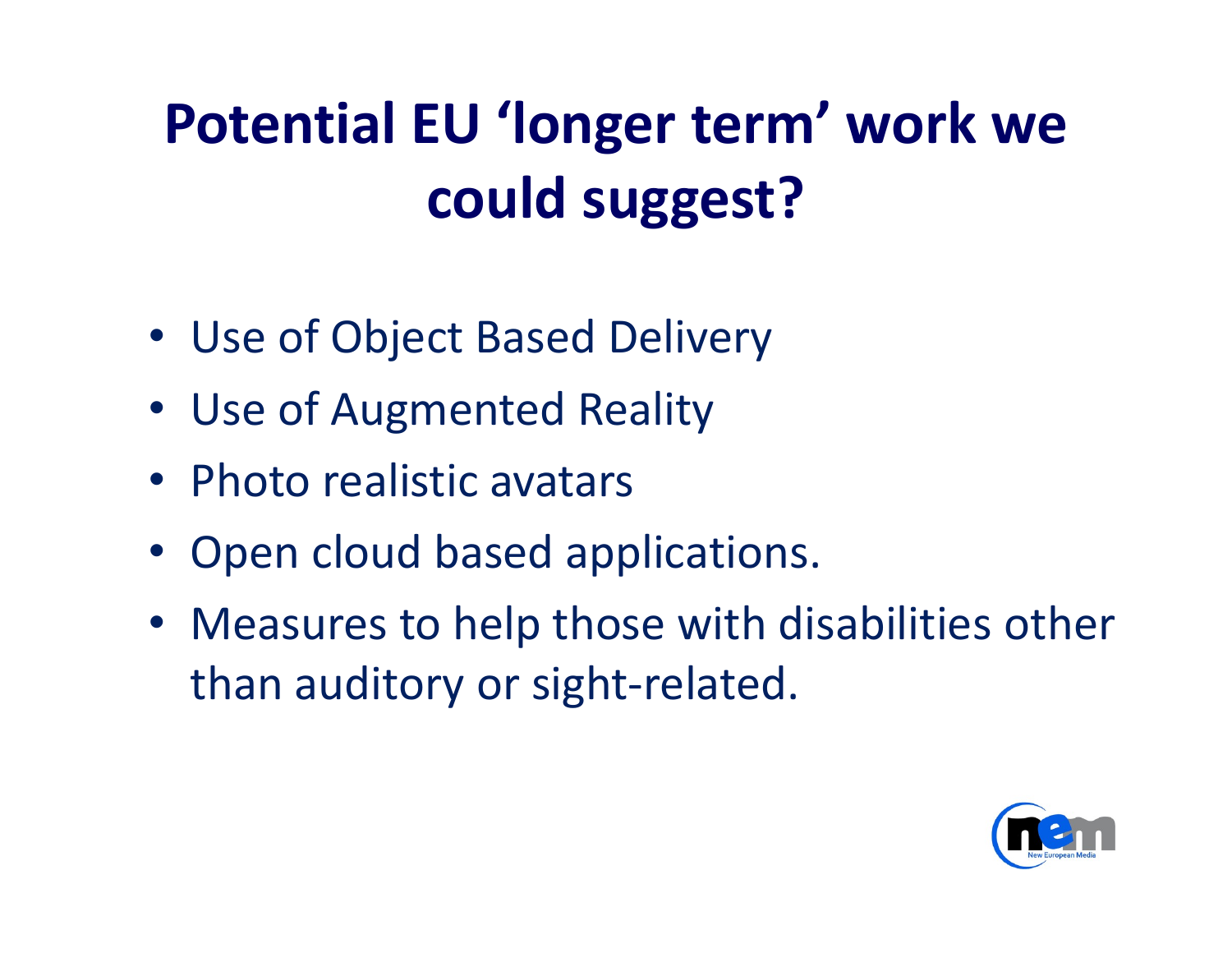### **But there are more jobs to be done...for example**

- Identifying the societal challenges the context of access systems
- Find ways of making access services commercially profitable.
- Propose labelling of services
- Encourage standardisation and benchmarking
- Identify and proposing regulation
- Raise awareness by the public and disabled community.
- Training in access service.
- Focus on universal access services and inclusion through personalised services for the elderly, non-technical, non national or fragile populations.

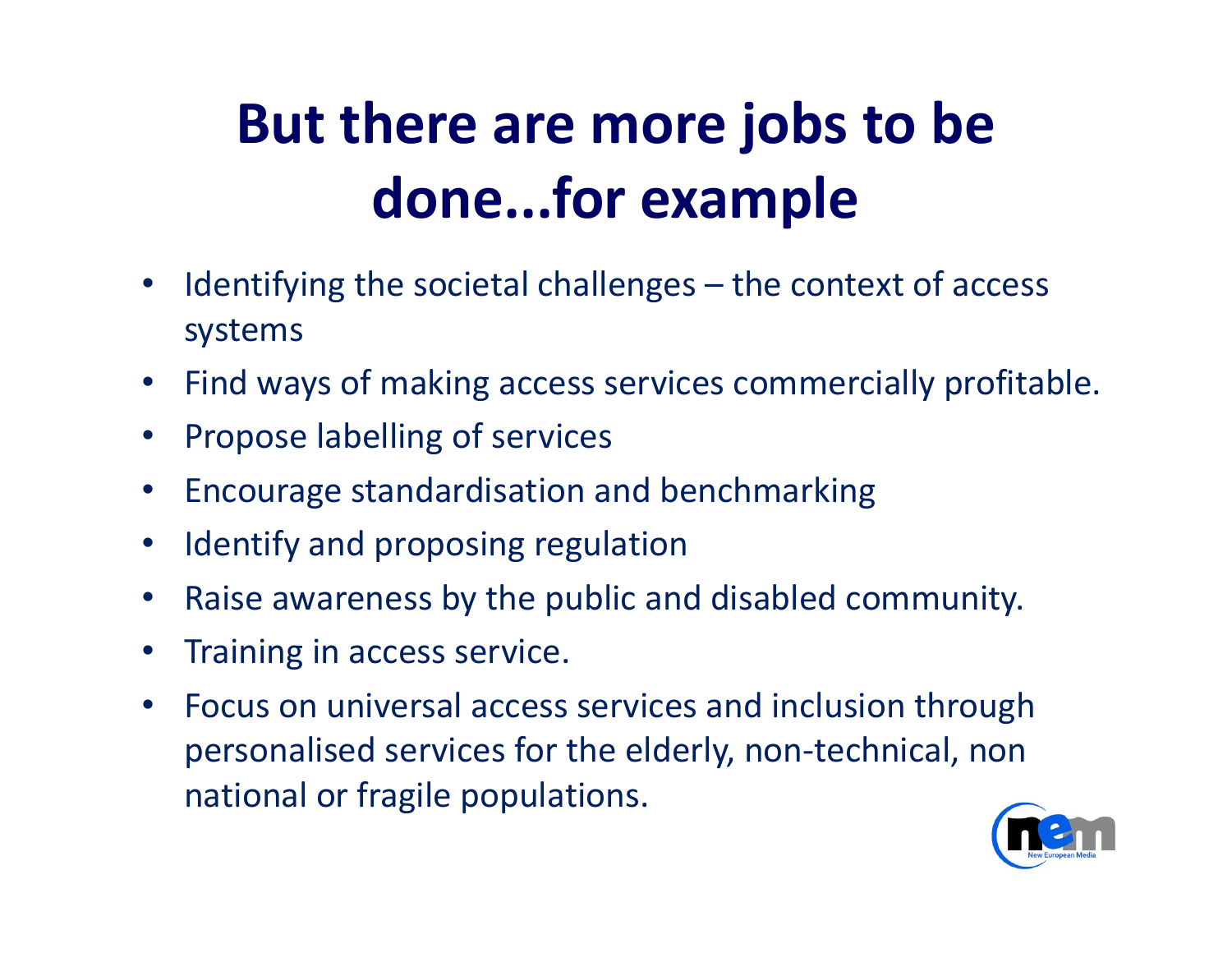#### **What does compliance with the**  *UN-CRPD* **mean in practice?**

- Many countries of the world have signed the UN-CRPD.
- Thus they are legally obliged to "take appropriate measures to ensure that persons with disabilities enjoy access to television (and radio) programmes".
- What does this mean in practice? Can we agree a Europe-wide interpretation?
- One of the proposals: progressively all TV and radio programmes should be media tagged, and have the potential for subtitling in different languages if appropriate, over the next ten years.
- Question: Should NEM-ACCESS input to the EU AVMSD?

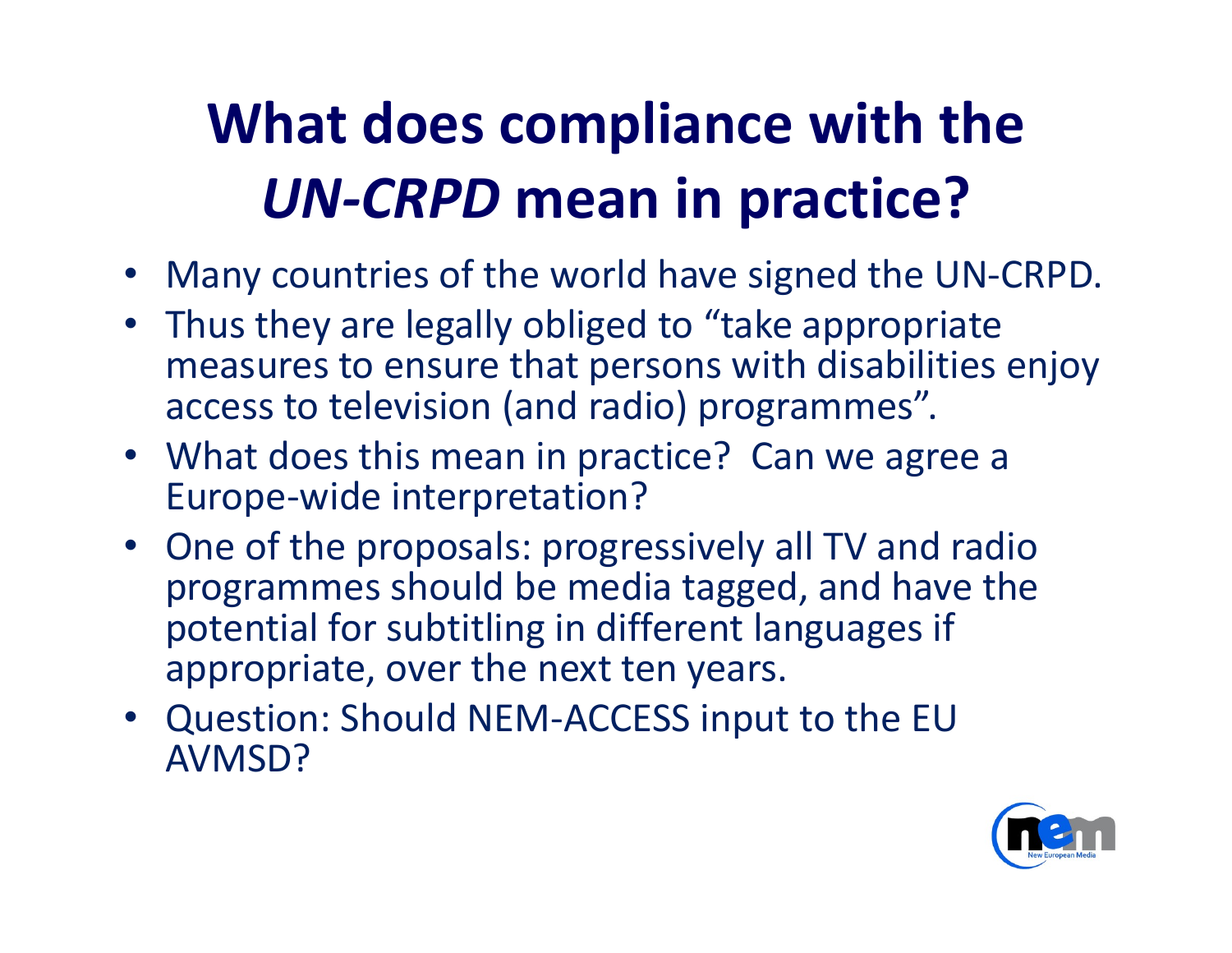## **Some of the general conclusions (from among many)**

- Providing the technology is not enough to ensure success – there has to be awareness of the services.
- There has to be awareness of innovation and an anticipation of markets.
- There is a need for investment to increase the availability in the mainstream distribution channels of accessible e-books and digital content to printimpaired viewers.
- We must find a way to avoid duplication of access content
- The greatest barrier today to the wider use of access services is finding the means to fund them.

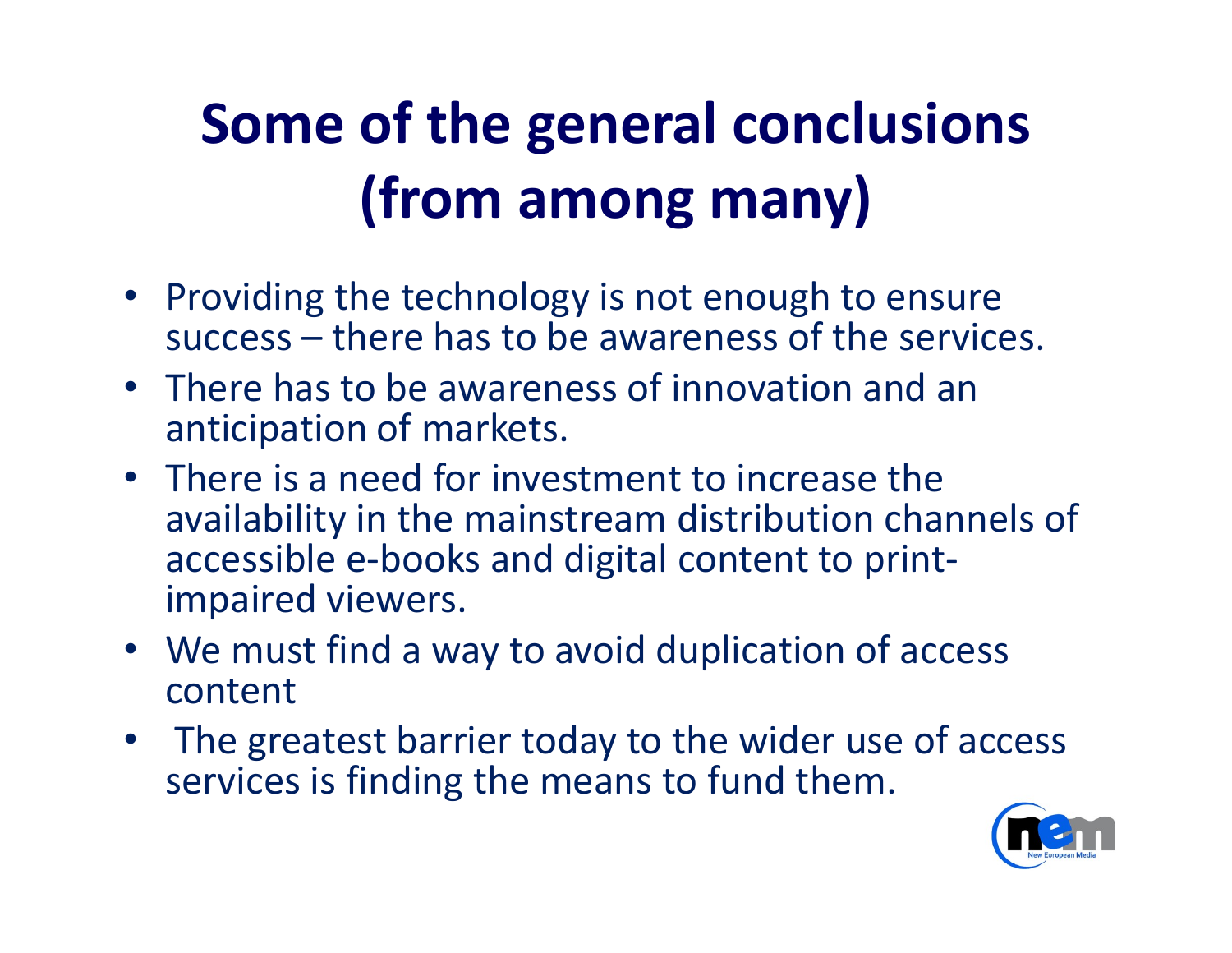### **What do Commission colleagues suggest we should focus on?**

- Look at how can media access be provided for more than only those with disabilities, such as minorities and migrants?
- Look at the biggest criticism voiced by the respondents to the public consultation on the Green paper, the fact that the same content can be accessible in linear but not in on-demand services.
- Look at involving more EU Directorates and possible other institutions also.

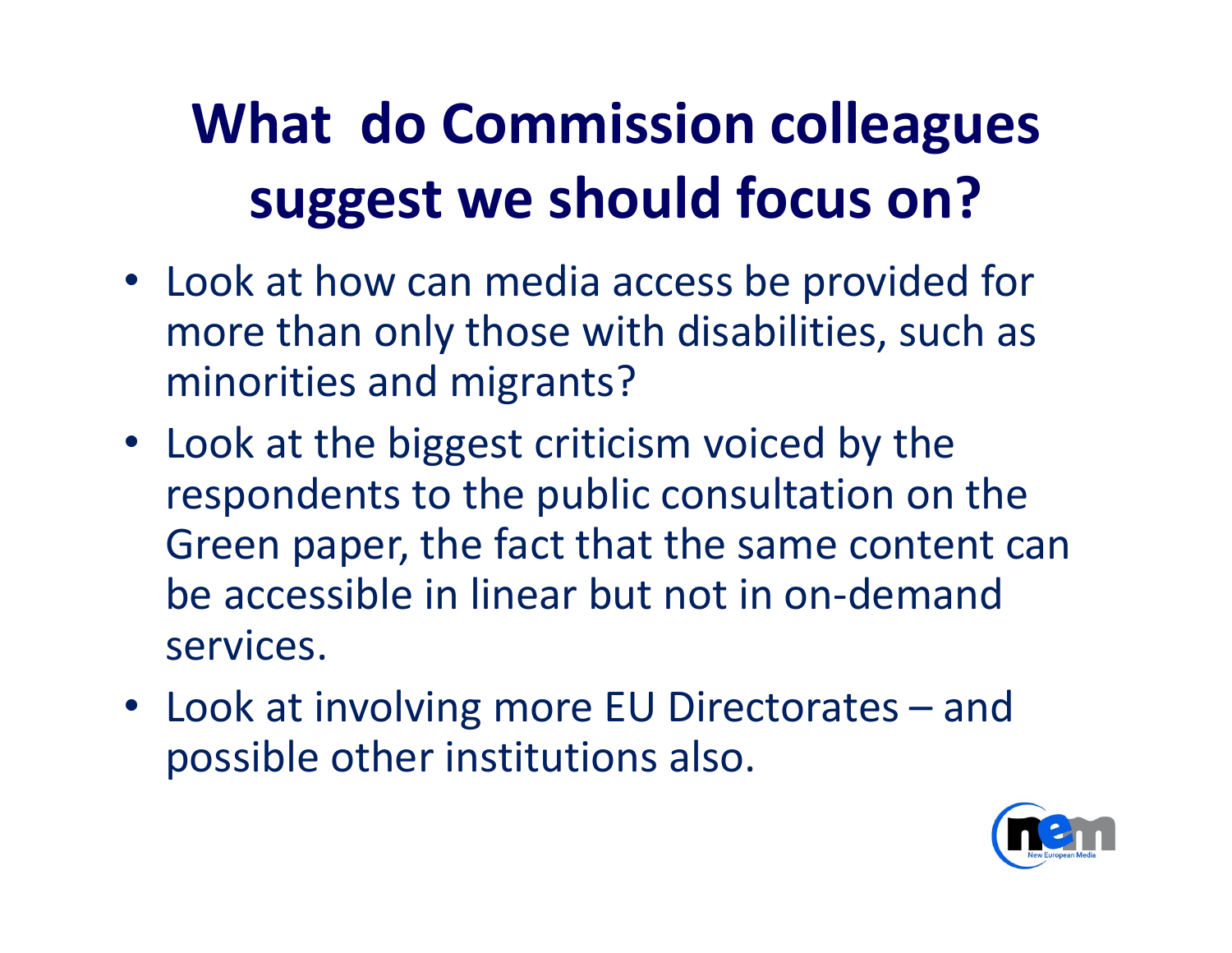## **What next?**

- Create short documents on the two topics mentioned?
- Create other documents on specific topics touched on in the report?
- Would an NEM conference on accessibility in 2016 be valuable?
- Could the NEM sponsor training?
- Would you like to help/participate?